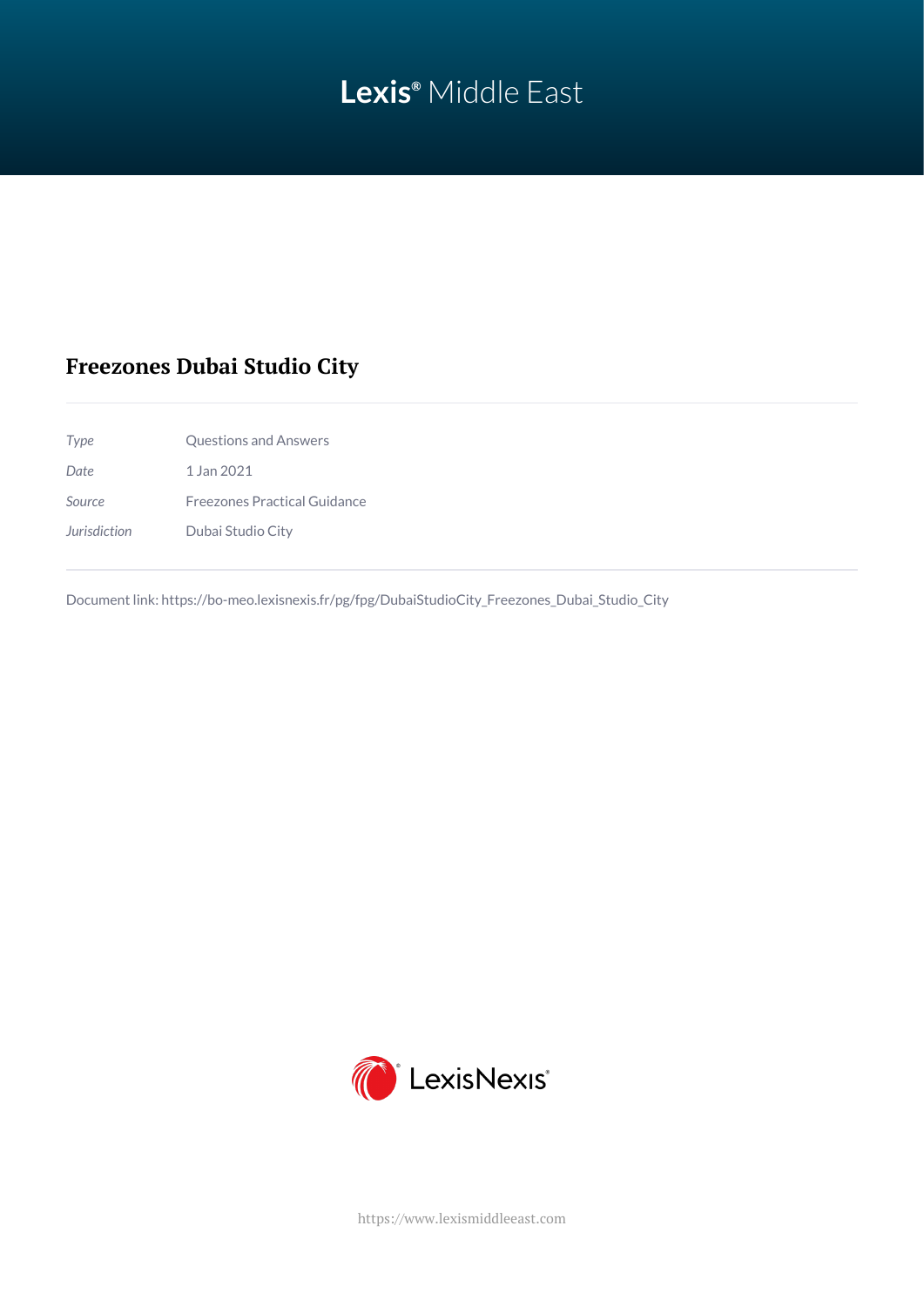# **Table of contents**

| 4. What are the key areas of UAE and Emirate legislation businesses operating in this freezone must still comply with? What   |  |
|-------------------------------------------------------------------------------------------------------------------------------|--|
| 5. What are the key UAE and Emirate onshore agencies a business operating in this freezone would need to register or comply   |  |
|                                                                                                                               |  |
|                                                                                                                               |  |
|                                                                                                                               |  |
|                                                                                                                               |  |
|                                                                                                                               |  |
|                                                                                                                               |  |
|                                                                                                                               |  |
|                                                                                                                               |  |
|                                                                                                                               |  |
| 15. Are there any specific rules governing when moveable property in removed from the freezone area or transferred into the   |  |
|                                                                                                                               |  |
| 17. Is there any specific ongoing regulation or monitoring of firms operating as particular types of company by this freezone |  |
|                                                                                                                               |  |
|                                                                                                                               |  |
|                                                                                                                               |  |
|                                                                                                                               |  |
|                                                                                                                               |  |
|                                                                                                                               |  |
|                                                                                                                               |  |
|                                                                                                                               |  |
|                                                                                                                               |  |
|                                                                                                                               |  |
| 28. What environmental requirements must construction companies building in this freezone consider, e.g. form of building,    |  |
|                                                                                                                               |  |
|                                                                                                                               |  |
|                                                                                                                               |  |
|                                                                                                                               |  |
|                                                                                                                               |  |
|                                                                                                                               |  |

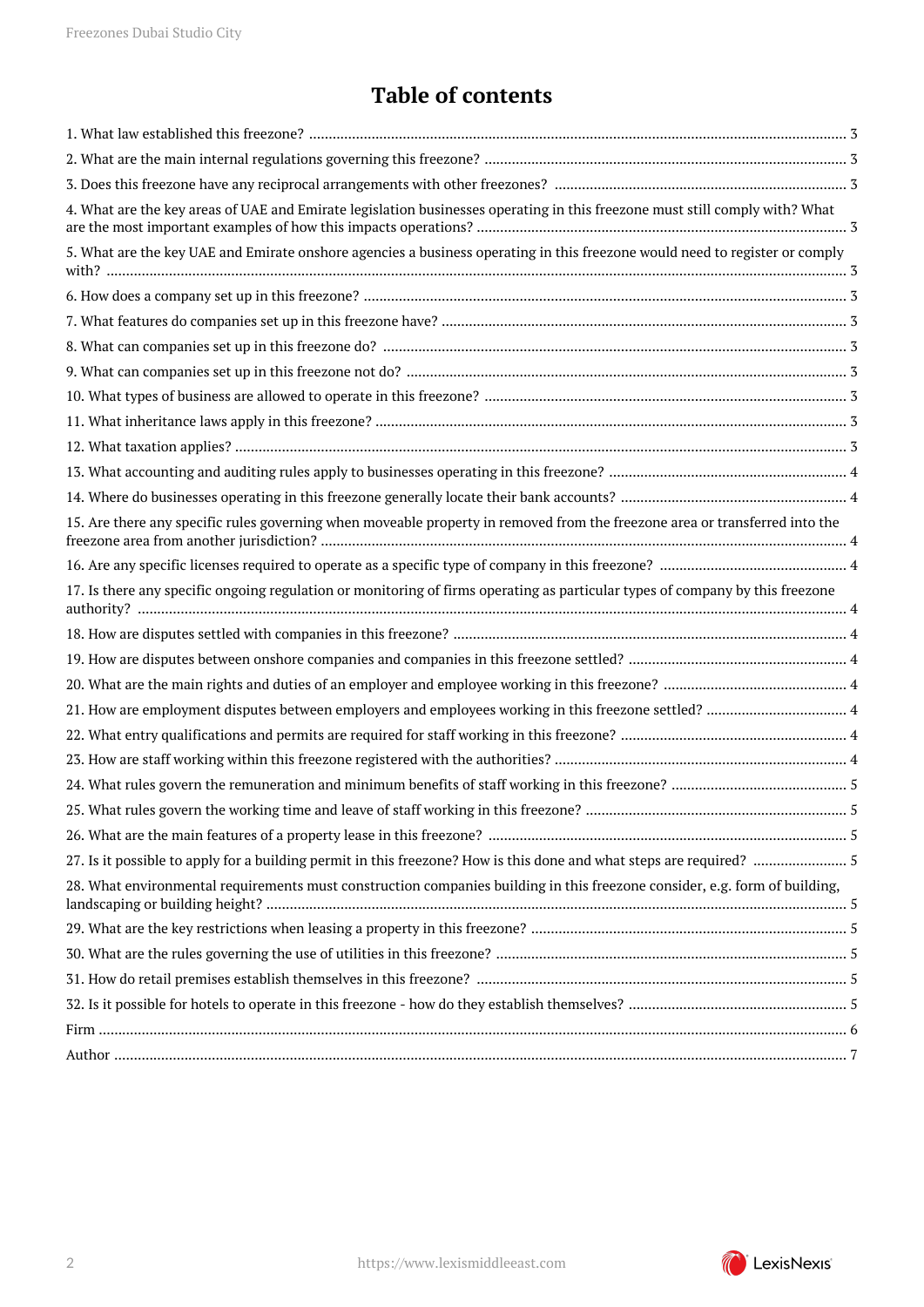# <span id="page-2-0"></span>**1. What law established this freezone?**

This freezone was established by Dubai Law No. 1/2000 issued on 29 January 2000.

#### <span id="page-2-1"></span>**2. What are the main internal regulations governing this freezone?**

The regulations governing the Dubai Creative Clusters (DCC) were the Dubai Technology and Media Free Zone Companies Regulations 2003.

In 2016, the Dubai Creative Clusters Private Companies Regulations were issued to replace the 2003 Regulations.

#### <span id="page-2-2"></span>**3. Does this freezone have any reciprocal arrangements with other freezones?**

There are presently no arrangements between this freezone and other freezone areas. However, it is now much easier to transfer a visa to and from the Dubai Multi Commodities Centre.

#### <span id="page-2-3"></span>**4. What are the key areas of UAE and Emirate legislation businesses operating in this freezone must still comply with? What are the most important examples of how this impacts operations?**

DCC regulations and laws govern DCC companies, but when these laws and regulations are silent, Federal Law No. 2/2015, The UAE Commercial Company Law, will apply. Other laws the DCC needs to comply with includes Federal Law No. 11/1992, the UAE Commercial Transactions Law, and Federal Law No.18/1993, The UAE Civil Procedure Code.

#### <span id="page-2-4"></span>**5. What are the key UAE and Emirate onshore agencies a business operating in this freezone would need to register or comply with?**

For legal and administrative transactions and procedures, including issues relating to visas and immigration, DCC companies will usually directly deal with the DCC Authorities.

#### <span id="page-2-5"></span>**6. How does a company set up in this freezone?**

Initially, there is a pre-approval required where the business proposal will be reviewed, including the business's documentation and details of the shareholders and other departments. When granted pre-approval, a lease agreement for business premises will be entered into.

The DCC legal and financial department will then review the documentation for final approval. An invoice will then be issued by the DCC for the registration and licensing of the entity which will include the office rent. The license will be granted only once the invoice has cleared and receipt of the entire share capital is received (in the case of limited liability companies).

The documentation required to register a company within the free zone includes: details and passport copies of the shareholder, manager, and director, the company incorporation certificate, the business plan, a NOC, MAA, share capital proof, resolution for incorporation, and bank reference letter.

#### <span id="page-2-6"></span>**7. What features do companies set up in this freezone have?**

Foreign investors usually adopt a business establishment by opening a branch office or incorporating a limited liability company as the business can be 100% foreign owned, therefore the company can take full control of the business as there is not the UAE sponsor requirement. The DDC is known for its excellent location and strong legal framework. Additionally, the free zone is appealing as it offers 100% repatriation of capital and profits and is exempt from corporate tax and customs duty.

#### <span id="page-2-7"></span>**8. What can companies set up in this freezone do?**

The types of businesses permitted to operate within the freezone are divided into four categories: Information and communication technology (ICT), education, science and media. These are further sub-divided into:

- ITC Cluster: Dubai Outsource Zone and Dubai Internet City
- Media Cluster: Dubai Media City, International Production Zone and Dubai Studio City
- Education Cluster: Dubai International Academy City and Dubai Knowledge Village.
- Science: Dubiotech and Embark, Healthcare City.

#### <span id="page-2-8"></span>**9. What can companies set up in this freezone not do?**

All entities carrying out business in the DCC should hold a license of authorisation and function as per the license.

#### <span id="page-2-9"></span>**10. What types of business are allowed to operate in this freezone?**

A limited liability company, a branch office of a foreign company, or a branch office of a UAE company and freelancing.

#### <span id="page-2-10"></span>**11. What inheritance laws apply in this freezone?**

The laws of the UAE govern the DCC. The Shari'a principle of inheritance will apply to Muslim individuals and the heir to the estate of a non-Muslim can request the court to enforce the laws of succession of the deceased's home country. The Court can also apply Shari'a to non-Muslims.

<span id="page-2-11"></span>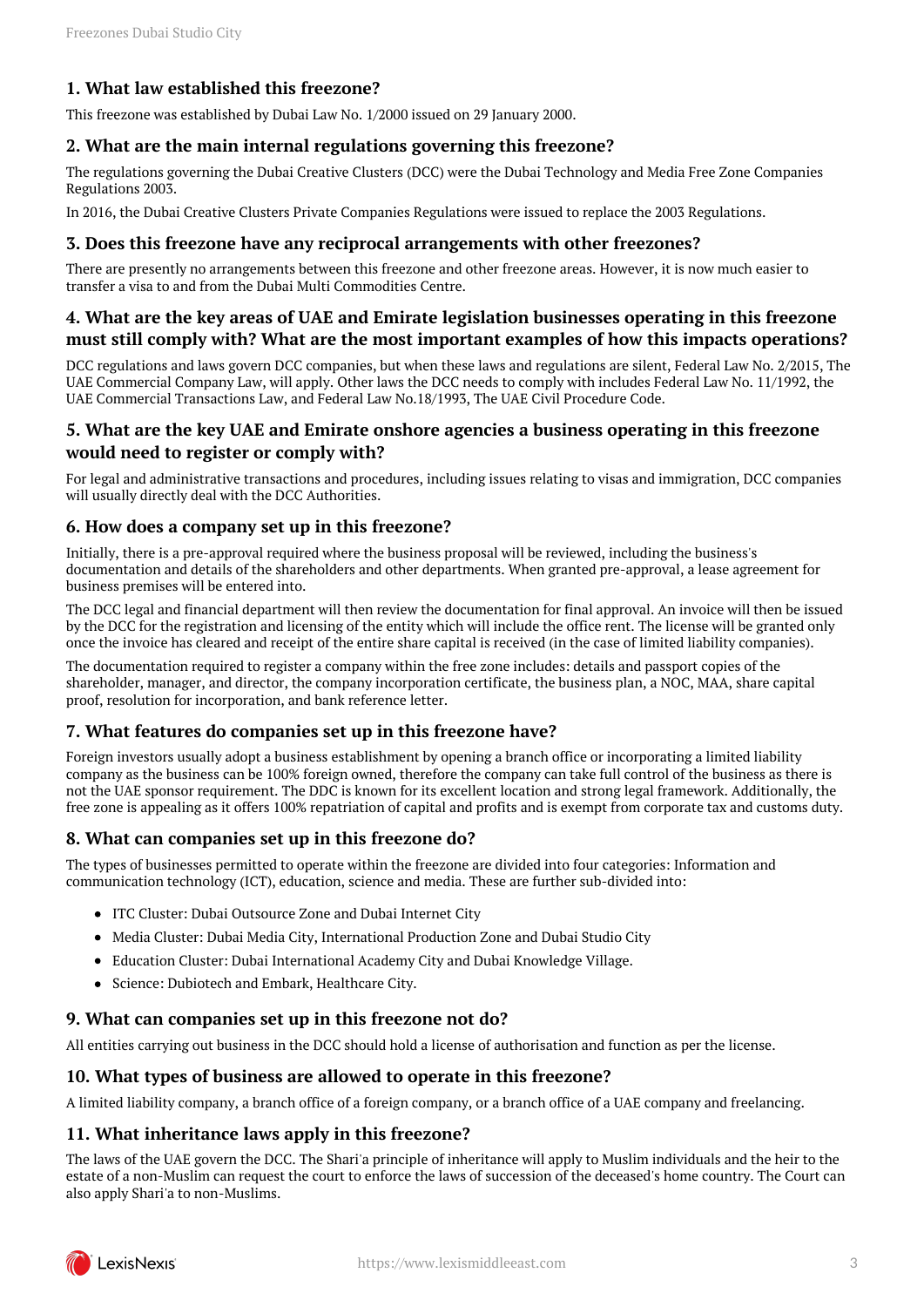# **12. What taxation applies?**

Under Article 17 of Dubai Law No. 15/2014, all legal entities registered in the DCC are exempt from all taxes including income tax. There is no record kept of the transfer of capital, profits earnt and wages. The DCC also offers a fifty year tax holiday even if a new tax is introduced onshore.

#### <span id="page-3-0"></span>**13. What accounting and auditing rules apply to businesses operating in this freezone?**

All legal entities operating in the DCC should have updated account and finance records. For a limited liable company, accounts should be audited by an accounting firm which is duly licensed and authorised under Dubai laws.

#### <span id="page-3-1"></span>**14. Where do businesses operating in this freezone generally locate their bank accounts?**

A business functioning in the DCC locates their bank account in the Emirate of Dubai.

#### <span id="page-3-2"></span>**15. Are there any specific rules governing when moveable property in removed from the freezone area or transferred into the freezone area from another jurisdiction?**

The transfer and movement of any goods is governed by Dubai Customs.

#### <span id="page-3-3"></span>**16. Are any specific licenses required to operate as a specific type of company in this freezone?**

The license type will depend on the business activity applied for. For an onshore limited liability company, there might be a requirement to open a branch office.

# <span id="page-3-4"></span>**17. Is there any specific ongoing regulation or monitoring of firms operating as particular types of company by this freezone authority?**

There may be specific permissions required from the federal or local authorities. For instance, a restaurant will need approval from the Dubai Municipality Dubai Control.

#### <span id="page-3-5"></span>**18. How are disputes settled with companies in this freezone?**

Disputes arising in this freezone are dealt with by the Courts of Dubai. Unless there is an agreement between both parties to resolve the dispute via an alternative method such as arbitration.

#### <span id="page-3-6"></span>**19. How are disputes between onshore companies and companies in this freezone settled?**

Disputes arising in this freezone are dealt with by the Courts of Dubai. Unless there is an agreement between both parties to resolve the dispute via an alternative method such as arbitration.

#### <span id="page-3-7"></span>**20. What are the main rights and duties of an employer and employee working in this freezone?**

The DCC has its own set of rules governing the relationship between an employer and employees, supplementary to UAE labour laws. Federal Law No. 8/1980, The UAE Labour Law, is the main piece of legislation with regulations for the functioning of employment rights and relationships in the DCC. Federal Law No. 8/1980, The UAE Labour Law, compels an employer to enter into a contract with an employee. The employment contract will contain the details of work, such as working hours, wages, the type of work, allowances, leave, salary, etc. The employer is obliged to meet the minimum requirements for pay, working hours, wages, allowances, etc. In return, the employee is required to work and carry out his duties under the contract and as requested by the employer.

#### <span id="page-3-8"></span>**21. How are employment disputes between employers and employees working in this freezone settled?**

Disputes arising between employers and employees are usually handled by an expert team of DCC mediators. However, the DCC does not hold itself responsible for any resolution that takes place between the parties. If DCC mediators are not successful in resolving a dispute, they will issue the claimant with a letter to refer the matter to the labour court.

# <span id="page-3-9"></span>**22. What entry qualifications and permits are required for staff working in this freezone?**

In most cases, employers will assist their employees in obtaining the required permits to work in the DCC. If the employee is an expatriate, the employee will need to be sponsored to work in the freezone legally. The employer will need to enter into a personal secondary agreement with the DCC, after which, the DCC will sponsor the employer's staff on his behalf. Employees who are not sponsored by the DCC require an employment visa sponsored by the DCC and a DCC ID card to legally work in the freezone.

# <span id="page-3-10"></span>**23. How are staff working within this freezone registered with the authorities?**

The standard application form and fees for each application have to be complied with by the employer. After receiving a permit to enter, the applicant undertakes a medical test and a medical certificate will be issued. An application then has to be made for a residence visa which is attached to the employee's passport allowing the employee to reside and work in the DCC legally.

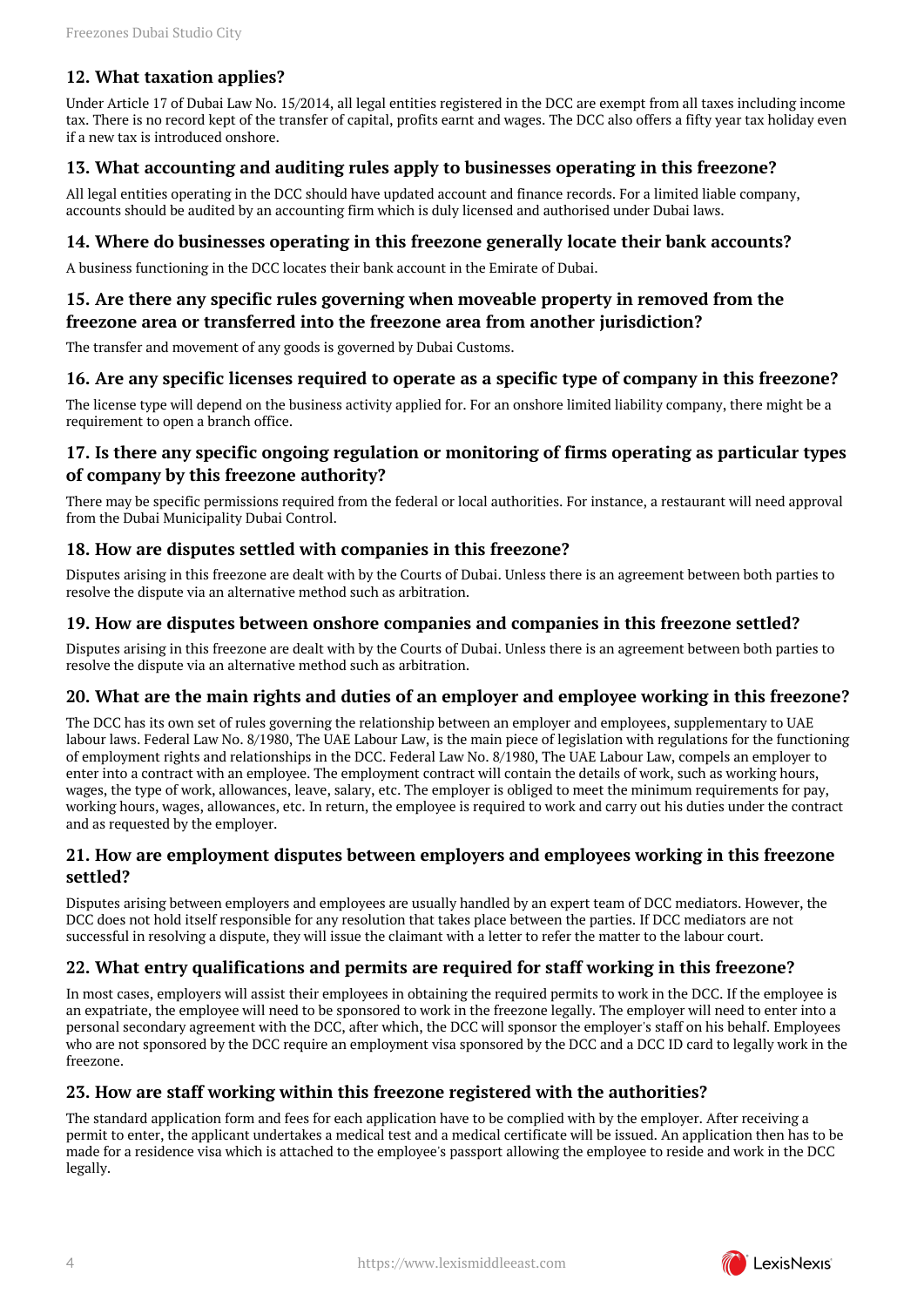# <span id="page-4-0"></span>**24. What rules govern the remuneration and minimum benefits of staff working in this freezone?**

There is no mandatory remuneration or benefits the employer has to provide his employees with. However, it is common practice for employers to provide their staff with at least the minimum wage and allowances for housing and transportation. If the employee is terminated, then the employer should make provisions for the employee to return to his home country, except if the employee is moving to a new employer in the UAE. DCC rules and Federal Law No. 8/1980, The UAE Labour Law, state that the employer must arrange for a medical card and all other necessary costs.

# <span id="page-4-1"></span>**25. What rules govern the working time and leave of staff working in this freezone?**

Under Federal Law No. 8/1980, The UAE Labour Law, working hours should not exceed 48 in a week (40 hours if a 5-day working week) and 8 in a day (except in the case of industries with the required permission from the authorities). An employer must allow his staff to take an hour break for food, rest, and prayers after every five working hours. Working hours should be flexible and adhere to Ramadan and summer working hours for certain industries. Pregnant women are entitled to 45 days paid leave, and half paid leave if service is less than one year. There is a further allowance of 100 days unpaid in the case of sickness due to pregnancy.

After one year of service, employees are entitled to 30 days leave annually. After six months in the first year, an employee is entitled to two days annual leave per month. All employees are entitled to 90 days sick leave per year of which 15 days are fully paid leave and 30 days half paid.

# <span id="page-4-2"></span>**26. What are the main features of a property lease in this freezone?**

There are a variety of rental spaces made available by the DCC such as office space, retail space, etc. A lease can be for a single unit or multiple stories. The activity of the company will play a role in the type of property available.

# <span id="page-4-3"></span>**27. Is it possible to apply for a building permit in this freezone? How is this done and what steps are required?**

To obtain a building permit in this freezone, the application should have specific documentation such as; building permit request form, valid site plan; project HSC plan( should be signed and stamped by the company manager); copy of the project manager and team HSC passports; copy of the final design letter; project detail sheet( stamped and signed by a consultant); security cheque; NOC from the master developer and fees of AED 1.00 per square feet ( Minimum AED 9,000).

# <span id="page-4-4"></span>**28. What environmental requirements must construction companies building in this freezone consider, e.g. form of building, landscaping or building height?**

Any contracting company in Dubai must comply with the regulations set by the Environmental, Safety and Health Department in the Dubai Municipality.

# <span id="page-4-5"></span>**29. What are the key restrictions when leasing a property in this freezone?**

Any legal entity operating in the DCC will have an office based in the DCC. For a lease agreement, approval from the DCC is mandatory to maintain a license. An office can be rented from the DCC or a private landlord. However, market rates are not applicable and are set by the DCC authorities.

# <span id="page-4-6"></span>**30. What are the rules governing the use of utilities in this freezone?**

The Dubai Electricity and Water Authority and the DU are the service providers in the DCC. Applicable charges are levied for  $11S<sub>P</sub>$ 

# <span id="page-4-7"></span>**31. How do retail premises establish themselves in this freezone?**

Retailers can establish themselves in this freezone subject to an allowance from the DCC authorities.

# <span id="page-4-8"></span>**32. Is it possible for hotels to operate in this freezone - how do they establish themselves?**

Hotels can operate and establish themselves in this freezone, provided they obtain the necessary permissions from the DCC (special approvals will be required).

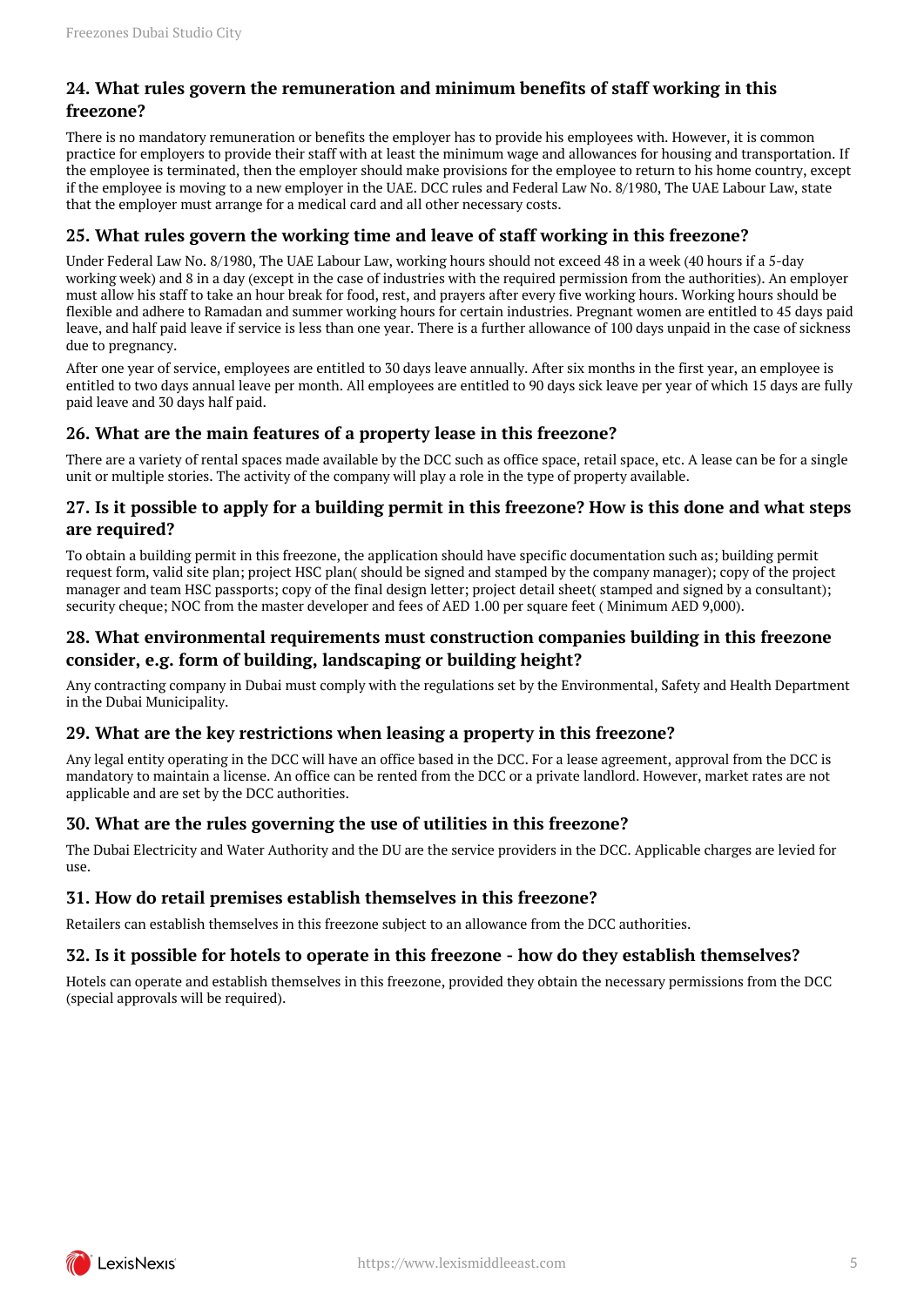Freezones Dubai Studio City

# <span id="page-5-0"></span>**Firm**



**STA Law Firm**